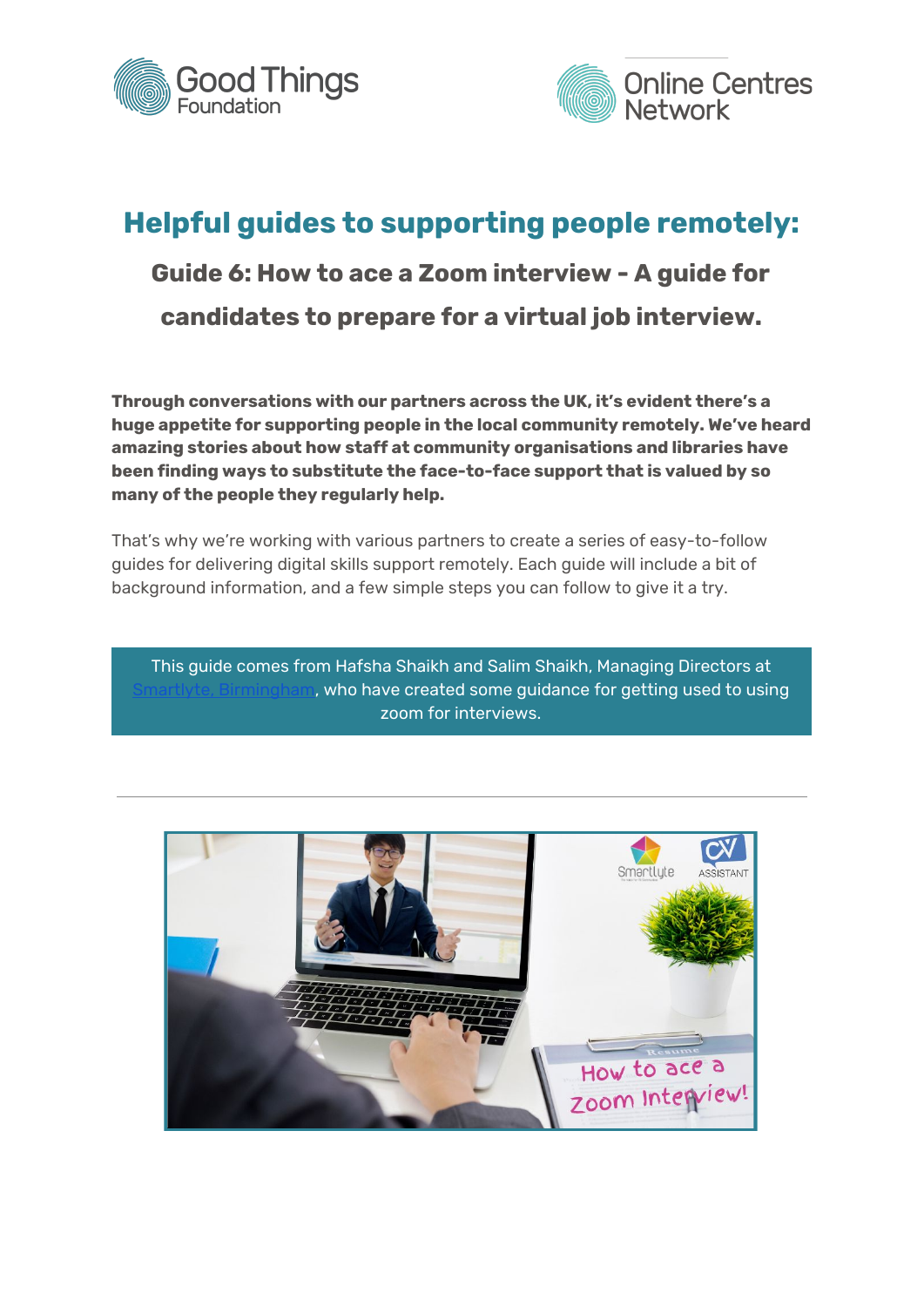



## The context

Smartlyte, Birmingham has developed a simple but helpful guide to support people when conducting a job interview online. Smartlyte has many years' experience of working with employers and individuals in preparing people for the job market and providing post-employment support. However, times have changed and now it is more than just completing CVs and application forms online. The pandemic has introduced new ways of service delivery for everyone including the use of technology and new found digital skills.

Job losses and unemployment have been a daily headline during the pandemic but slowly, as the country returns to business, so do new job opportunities. Candidates need to be prepared, as most interviews will more than likely be conducted online. There are many online platforms that can be used for delivering online interviews and Zoom seems to be a favourite.

# Making it happen

The guide provides tips on how to prepare for your interview. Like all things, it's all about how well you can plan and prepare in advance. Attending an interview is a very stressful time and most applicants do feel very nervous. Candidates may not be familiar with taking part in online or virtual interviews and you need to show confidence in your delivery.

We strongly suggest candidates practice their skills with and without equipment before the actual online interview. Try to video yourself on your phone and evaluate how you communicate, your body language and tone of voice.

We would also recommend delivering a practice run on Zoom with a friend or someone else in your house to ensure all the equipment works and you are confident in using the software.

If it is your first time recording yourself, don't worry about how you sound. You always sound different to how you think you sound - and remember, it's not how you sound but what you say that matters!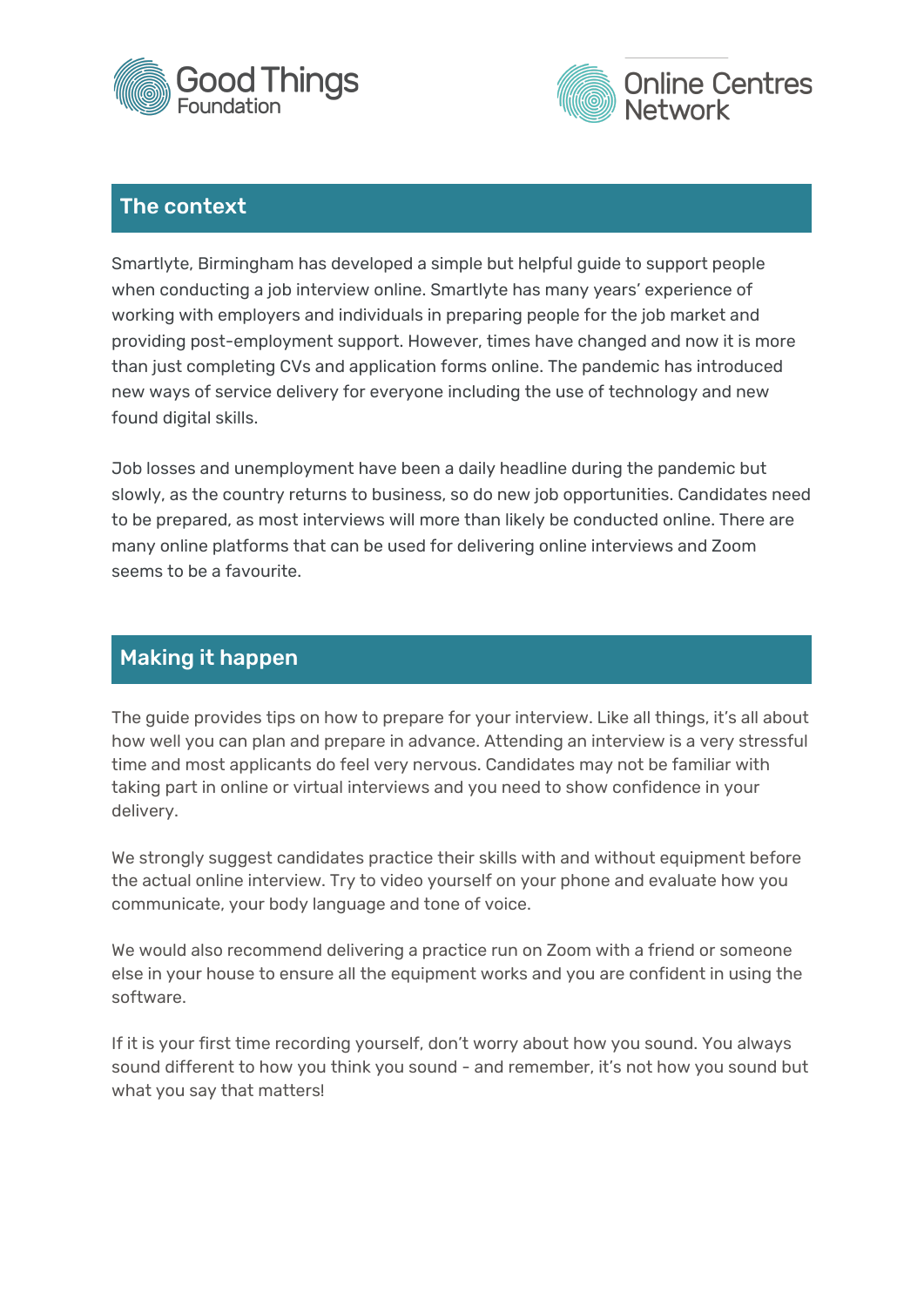



# Making it work

#### 1. Internet connection:

Make sure your connection can handle live streaming. If you have other people in the house ask them to disconnect their devices so you have the best possible connection.

#### 2. Technology:

The equipment you use will make a big difference. Select the best device available: tablet / iPad /laptop etc. If you have to, borrow equipment or buy a separate web camera.

#### 3. Camera:

Make sure the camera is level to your face with your eye level about one-third of the way down the screen. Reduce the extra space above your head and your face should take up most of the screen. Use the camera app on your device to check. Remember to adjust your position once you enter your virtual interview

#### 4. Lighting:

If there's light on in the room, make sure the light is on your face, not shining from behind. Natural light is always best, so face a window if possible.

## 5. Background:

Make sure the background is professional or just use a plain wall. If you choose a bookshelf background, make sure it's neat and tidy and the book titles are appropriate and reflect your personality.

## 6. Virtual backgrounds:

Avoid using virtual backgrounds as these can leave a bad impression for your interviewer. Especially avoid things like a summer beach or the wind blowing the waves and trees in the background, as movement can be a distraction

## 7. Avoid disruptions:

Make sure everyone in the house knows that you will be on a virtual interview and to avoid any interruptions at that time, including entering the room! Have a 'lookout' if possible, for that unexpected online delivery or doorbell ringing. Animals can be distracting. Consider securing them in another room or keeping them outside. Consider putting a "Do Not Disturb" note on your door. And remember to switch your mobile phone off!

#### 8. Maintain eye contact:

Eye contact is a vital part of your non-verbal communication which is still important. Maintain good eye contact at all times with the interviewer or team